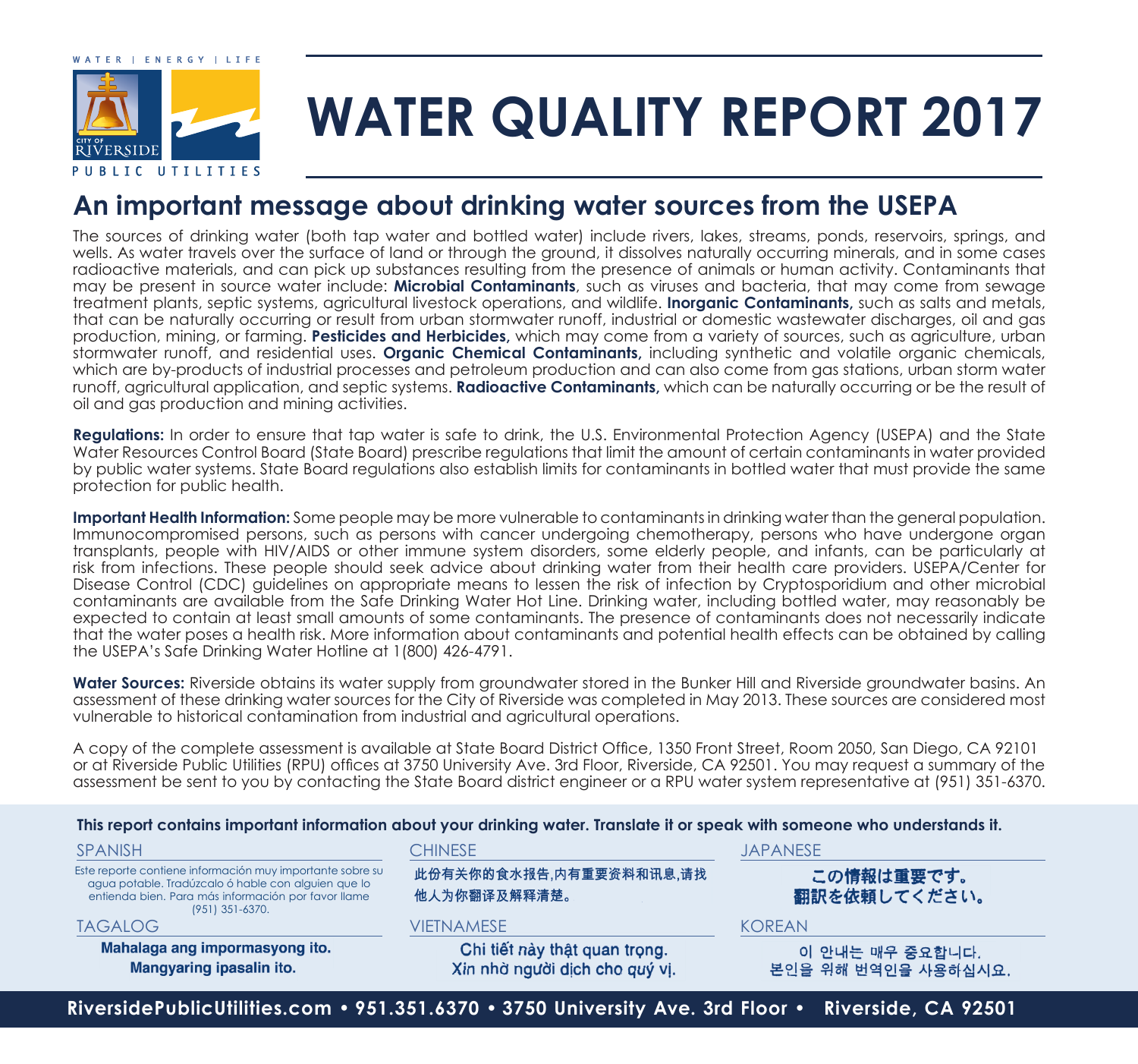## **RIVERSIDE PUBLIC UTILITIES 2017 WATER QUALITY REPORT** PRIMARY STANDARDS: MANDATORY HEALTH-RELATED STANDARDS

| <b>CONTAMINANT</b>                                                    | <b>STATE MCL</b>                    | <b>STATE PHG</b>                   | <b>RIVERSIDE PUBLIC UTILITIES</b><br><b>AVERAGE</b><br><b>RANGE</b> |                                  | <b>SOURCES IN DRINKING WATER</b>                                                                                                                                                                                                                 |
|-----------------------------------------------------------------------|-------------------------------------|------------------------------------|---------------------------------------------------------------------|----------------------------------|--------------------------------------------------------------------------------------------------------------------------------------------------------------------------------------------------------------------------------------------------|
| <b>MICROBIOLOGICAL</b><br>Total Coliform (P/A) (a)                    | 5%                                  | 0 (MCLG)                           | 0.2%                                                                | $0 - 1\%$                        | Naturally present in environment                                                                                                                                                                                                                 |
| <b>CLARITY</b><br>Turbidity (John W. North<br><b>Treatment Plant)</b> | TT                                  | NS                                 | 0.07 NTU<br>(Highest)                                               | 100% Meeting<br>turbidity limits | Soil runoff                                                                                                                                                                                                                                      |
| <b>REGULATED ORGANIC</b><br><b>Total Trihalomethanes "TTHMs"</b>      | 80 ppb                              | <b>NS</b>                          | $4.3$ ppb                                                           | $1.4 - 7.6$ ppb                  | By-product of drinking water<br>disinfection                                                                                                                                                                                                     |
| Chlorine                                                              | 4.0 ppm as Cl2<br>(MRDL)            | 4 ppm as Cl2<br>(MRDLG)            | $0.62$ ppm                                                          | $0.55 - 0.62$ ppm                | Drinking water disinfectant added<br>for treatment                                                                                                                                                                                               |
| Control of DBP Precursors-TOC                                         | TT                                  | NS                                 | $0.25$ ppm                                                          | $0 - 0.37$ ppm                   | Various natural and<br>man-made sources                                                                                                                                                                                                          |
| <b>REGULATED INORGANIC</b><br>Arsenic                                 | 10 ppb                              | 4 ppt                              | 2 ppb                                                               | $1.7 - 2.2$ ppb                  | Erosion of natural deposits                                                                                                                                                                                                                      |
| Fluoride                                                              | $2.0$ ppm                           | 1 ppm                              | $0.5$ ppm                                                           | $0.5 - 0.6$ ppm                  | Naturally present in environment                                                                                                                                                                                                                 |
| Nitrate (as nitrogen, N)                                              | 10 ppm                              | 10 ppm                             | $5.1$ ppm                                                           | $4.3 - 5.7$ ppm                  | Naturally present in environment                                                                                                                                                                                                                 |
| Perchlorate                                                           | 6 ppb                               | 1 ppb                              | <b>ND</b>                                                           | <b>ND</b>                        | Inorganic chemical used in variety<br>of industrial operatives                                                                                                                                                                                   |
| <b>Hexavalent Chromium</b>                                            | $10$ ppb $*$                        | $0.02$ ppb                         | $2.2$ ppb                                                           | $1.9 - 2.4$ ppb                  | Discharge from electroplating<br>factories, leather tanneries, wood<br>preservation, chemical synthesis,<br>refractory production, and textile<br>manufacturing facilities; erosion of<br>natural deposits<br>*This MCL was withdrawn on 9/11/17 |
| <b>RADIOLOGICAL</b><br>Uranium                                        | 20 pCi/L                            | $0.43$ pCi/L                       | 7.4 pCi/L                                                           | $4.1 - 11 pCi/L$                 | Erosion of natural deposits                                                                                                                                                                                                                      |
| <b>LEAD/COPPER (AL)</b><br>(90% Household Tap)                        |                                     |                                    |                                                                     |                                  |                                                                                                                                                                                                                                                  |
| Copper (b)                                                            | 1,300 ppb                           | 300 ppb                            | 450 ppb                                                             | $<$ 50 - 730 ppb                 | Internal corrosion of home plumbing                                                                                                                                                                                                              |
| <b>UNREGULATED CHEMICALS</b>                                          | <b>NOTIFICATION</b><br><b>LEVEL</b> | <b>STATE PHG OR</b><br><b>MCLG</b> | <b>AVERAGE</b>                                                      | <b>RIVERSIDE</b><br><b>RANGE</b> |                                                                                                                                                                                                                                                  |
| Vanadium                                                              | 50 ppb                              | <b>NS</b>                          | 6.9 ppb                                                             | $6.5 - 7.5$ ppb                  |                                                                                                                                                                                                                                                  |
| Boron                                                                 | 1000 ppb                            | NS                                 | 123 ppb                                                             | 110 - 130 ppb                    |                                                                                                                                                                                                                                                  |
| Chlorate                                                              | $800$ ppb                           | NS                                 | 61 ppb                                                              | $56 - 66$ ppb                    | Data from UCMR3 - 2013                                                                                                                                                                                                                           |
| Molybdenum                                                            | NS                                  | NS                                 | 4.1 ppb                                                             | $4.0 - 4.2$ ppb                  | Data from UCMR3 - 2013                                                                                                                                                                                                                           |
| Strontium                                                             | NS                                  | NS                                 | $495$ ppb                                                           | 490 - 500 ppb                    | Data from UCMR3 - 2013                                                                                                                                                                                                                           |
| Radon                                                                 | NS                                  | NS                                 | 340 pCi/L                                                           | N/A                              |                                                                                                                                                                                                                                                  |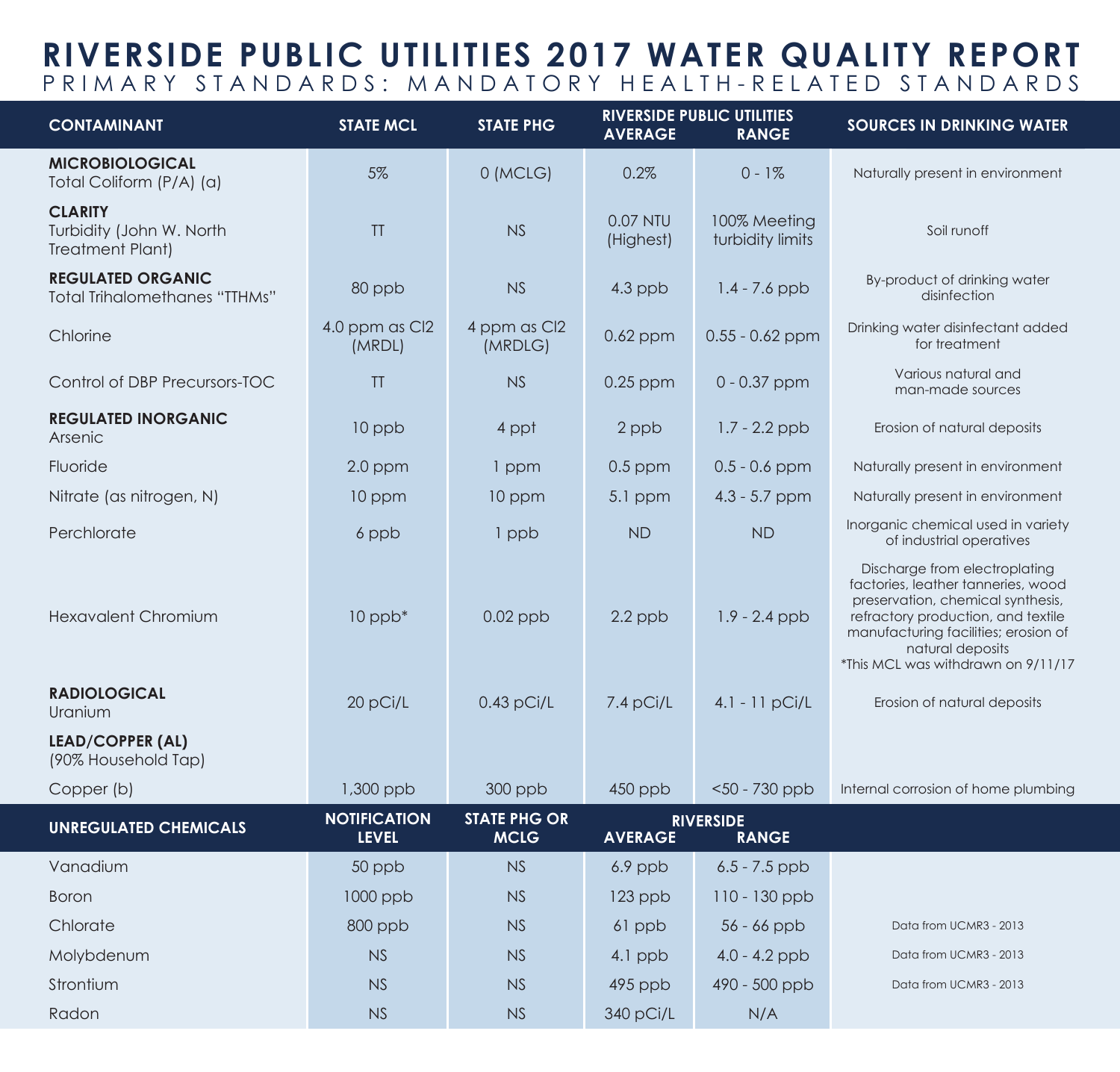#### **Definitions**

**Maximum Contaminant Level (MCL)** The highest level of a contaminant that is allowed in drinking water. Primary MCLs are set as close to the PHGs (or MCLGs) as is economically and technologically feasible. Secondary MCLs are set to protect the odor, taste, and appearance of drinking water.

**Maximum Contaminant Level Goal (MCLG)** The level of a contaminant in drinking water below which there is no known or expected risk to health. MCLGs are set by the US Environmental Protection Agency (USEPA).

**Public Health Goal (PHG)** The level of a contaminant in drinking water below which there is no known or expected health risk. PHGs are set by the California EPA.

**Regulatory Action Level (AL)** The concentration of a contaminant which, if exceeded, triggers treatment or other requirements that a water system must follow.

**Primary Drinking Water Standard (PDWS)** MCLs and MRDL's for contaminants that affect health, along with their monitoring and reporting requirements, and water treatment requirements.

**Maximum Residual Disinfectant Level (MRDL)** The highest level of a disinfectant allowed in drinking water. There is convincing evidence that addition of a disinfectant is necessary for control of microbial contaminants.

**Maximum Residual Disinfectant Level Goal (MRDLG)** The level of a drinking water disinfectant below which there is no known or expected risk to health. MRDLGs do not reflect the benefits of the use of disinfectants to control microbial contaminants.

**Millirem (mrem)** is a unit used to account for various radiations that have an effect on humans.

Parts Per Million (ppm) One part per million corresponds to one minute in two years or one penny in \$10,000.

**Treatment Technique (TT)** A required process intended to reduce the level of a contaminant in drinking water.

**Parts Per Billion (ppb)** One part per billion corresponds to one minute in 2,000 years or one penny in \$10,000,000.

**Parts Per Trillion (ppt)** One part per trillion corresponds to one minute in two million years or one penny in \$10,000,000,000.

**Picocuries Per Liter (pCi/L)** A measure of the radioactivity in water.

**Nephelometric Turbidity Units (NTU)** A measure of suspended material in water.

**Micromhos (µMHOS)** A measure of conductivity (electric current) in water.

**UCMR3** Third Unregulated Contaminant Monitoring Rule

- **NL** Notification level
- **ND** Not detected at the detection limit for reporting.
- **NS** No standard.
- **GPG** Grains per gallon of hardness (1 gpg = 17.1 ppm).
- Less than the detectable levels.

**(a)** Results of all samples collected from the distribution system during any month shall be free of total coliforms in 95% or more of the monthly samples. This Consumer Confidence Report (CCR) reflects changes in drinking water regulatory requirements during 2016. All water systems are required to comply with the state Total Coliform Rule. Beginning April 1, 2016, all water systems are also required to comply with the federal revised Total Coliform Rule. The new federal rule maintains the purpose to protect public health by ensuring the integrity of the drinking water distribution system and monitoring for the presence of microbials (i.e., total coliform and E. coli bacteria). The U.S. EPA anticipates greater public health protection as the new rule requires water systems that are vulnerable to microbial contamination to identify and fix problems. Water systems that exceed a specified frequency of total coliform occurrences are required to conduct an assessment to determine if any sanitary defects exist. If found these must be corrected by the water system.

**(b)** The Lead and Copper Rule requires that 90 percent of samples taken from drinking water taps in the program homes must be below the action levels. Monitoring is required every 3 years. In 2016, 52 homes participated in the monitoring program. No lead was detected in the 90th percentile samples. The average value listed for copper is the 90th percentile result. No home exceeded the action level for either lead or copper. The next monitoring program is scheduled for 2019. In 2017, 8 schools have requested lead sampling.

#### **Additional Regulatory Information**

**Fluoride** - The State Water Resources Control Board (State Board) has established an "optimal" fluoride level for water at 1 ppm. Riverside has naturally occurring fluoride levels at 0.5 ppm and is not planning to add fluoride to its water by artificial means.

**Lead** - If present, elevated levels of lead can cause serious health problems, especially for pregnant women and young children. Lead in drinking water is primarily from materials and components associated with service lines and home plumbing. Riverside Public Utilities is responsible for providing high quality drinking water, but cannot control the variety of materials used in plumbing components. When your water has been sitting for several hours, you can minimize the potential for lead exposure by flushing your tap for 30 seconds to two minutes before using water for drinking or cooking. If you are concerned about lead in your water, you may wish to have your water tested. Information on lead in drinking water, testing methods, and steps you can take to minimize exposure is available from the Safe Drinking Water Hotline or at EPA.gov/SafeWater/Lead.

**Nitrate** - Nitrate in drinking water at levels above 10 ppm is a health risk for infants of less than six months of age. Such nitrate levels in drinking water can interfere with the capacity of an infant's blood to carry oxygen, resulting in a serious illness; symptoms include shortness of breath and blueness of the skin. Nitrate levels above 10 ppm may also affect the ability of the blood to carry oxygen in other individuals, such as pregnant women and those with certain specific enzyme deficiencies. If you are caring for an infant or you are pregnant, you should ask advice about nitrate levels from your health care provider.

Riverside provides drinking water that on average is at 5.1 ppm and has a range from 4.3 ppm to 5.7 ppm during the year. The State Board has set the MCL for nitrate at 10 ppm. Riverside has 53 wells that are blended to comply with drinking water standards. The city conducts extensive monitoring of the blend operations. Seasonal variation in demand and flow, in addition to system maintenance and repair, impact the nitrate levels during the year.

**Perchlorate** - Perchlorate is a regulated drinking water contaminant in California. The maximum contaminant level for perchlorate is 6 parts per billion. Perchlorate salts were used in solid rocket propellants and other industrial applications.

**Radon** - Radon is a carcinogenic, radioactive gas, found throughout the U.S. Radon can move up through the ground and into a home through cracks and holes in the foundation, and can also be released from tap water from household activities. Compared to radon entering the home through soil, radon entering the home through tap water will in most cases be a small source of radon in indoor air. Breathing air containing radon can lead to lung cancer, while drinking water containing radon may increase the risk of stomach cancer. If you are concerned about radon in your home, test the air in your home. Testing is inexpensive and easy. You should pursue radon removal for your home if the level of radon in your air is 4 picocuries per liter of air (pCi/L) or higher. There are simple and cost-effective ways to fix a radon problem. For additional information, call your State radon program (1-800-745-7236), the U.S. EPA Safe Drinking Water Act Hotline (1-800-426-4791), or the National Safety Council Radon Hotline (1-800-767-7236).

**Turbidity** A measure of the cloudiness of the water. Turbidity is a good indicator of the effectiveness of our filtration system.

#### **Monitoring Unregulated Contaminants**

This monitoring helps USEPA to determine where certain contaminants occur and whether the contaminants need to be regulated. Data is available at EPA.gov/ogwdw.